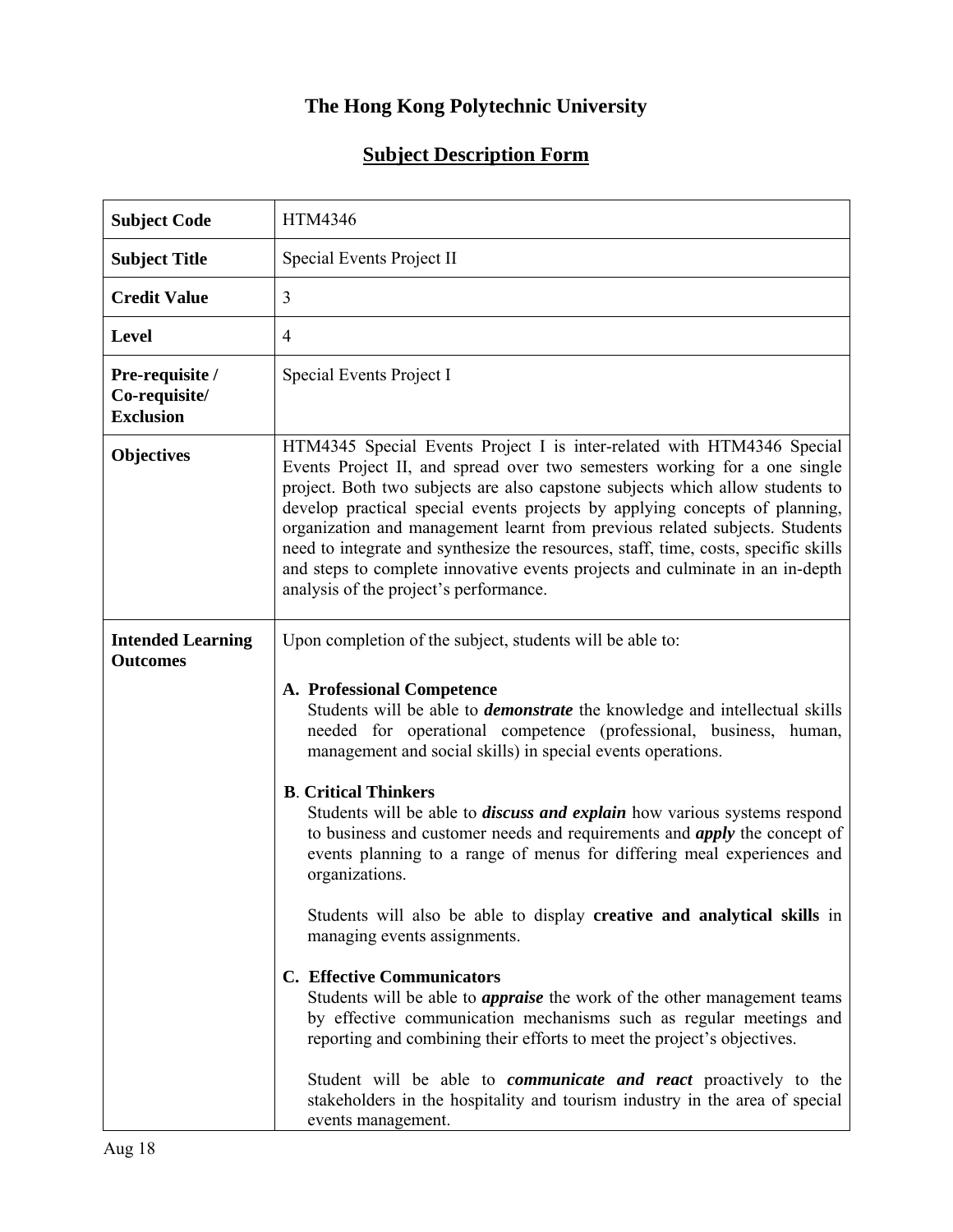|                            | <b>D. Innovative Problem Solvers</b><br>Students will be able to analyze and critique existing and proposed<br>meetings, and justify solutions to inherent problems.                                                                                                                            |
|----------------------------|-------------------------------------------------------------------------------------------------------------------------------------------------------------------------------------------------------------------------------------------------------------------------------------------------|
|                            | <b>E.</b> Lifelong Learners<br>Students will also be able to <i>develop</i> and <i>demonstrate</i> the principles of<br>effective management and supervision such as planning, organization,<br>directing and controlling all available resources in order to achieve the<br>stated objectives. |
|                            | <b>F. Ethical Leaders</b><br>Student will be able to <i>apply</i> knowledge/concepts of special events<br>management to real world situations in individual and team-based work.                                                                                                                |
| <b>Subject Synopsis/</b>   | Key topics to be addressed in this subject (Subject to regular update)                                                                                                                                                                                                                          |
| <b>Indicative Syllabus</b> | 1. Project Theme and Concept Development<br>Management activities and setting objectives                                                                                                                                                                                                        |
|                            | 2. Planning and Management Process<br>Elements of the events management process, overall structure and timelines                                                                                                                                                                                |
|                            | 3. Budgeting<br>Determine financial objectives, prepare and manage a budget, develop<br>financial procedures and prepare financial reports, determine funding<br>sources                                                                                                                        |
|                            | <b>4. Programme Development</b><br>Sequence of program elements, creative social programs, selection of<br>speakers research                                                                                                                                                                    |
|                            | <b>5. Negotiations and Contracts</b><br>Negotiate and finalize contracts, complete contractual agreements and<br>monitor contracts                                                                                                                                                              |
|                            | <b>6. Risk Management</b><br>Evaluate the level of risk and plan appropriate responses and responsibilities                                                                                                                                                                                     |
|                            | 7. Marketing and Media<br>Apply marketing principles and strategies, understand various target<br>audiences and assess their needs to develop promotion plan, budget, and<br>tools                                                                                                              |
|                            | 8. Registration<br>Registration system, policies, and package development, on-site<br>management                                                                                                                                                                                                |
|                            | 9. On-site Logistics<br>Construct working operations manual, develop transportation plan and<br>traffic flow, determine F&B and equipment requirements, pre and post                                                                                                                            |

٦

 $\mathbf{r}$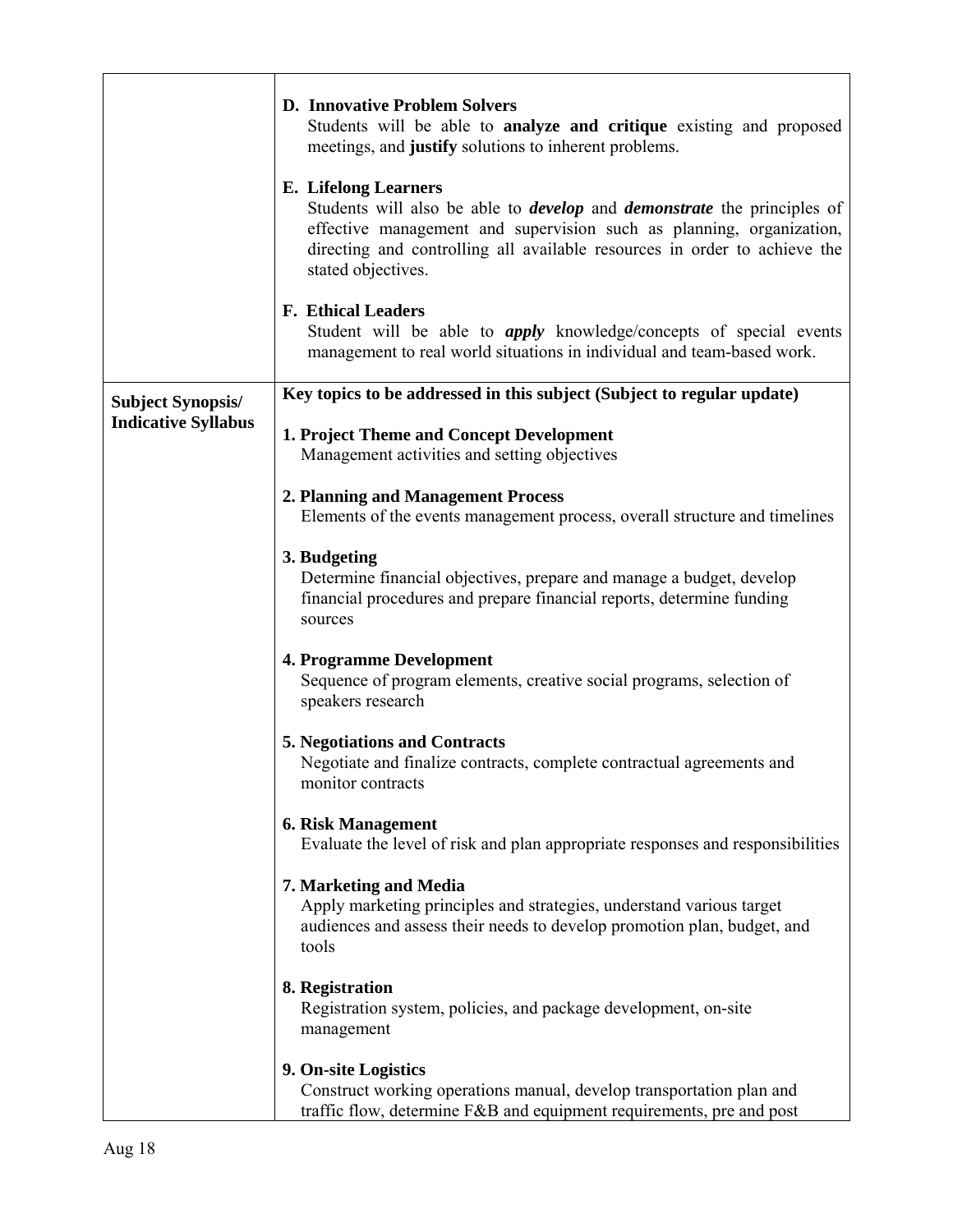|                                                | events meetings                                                                                                                                                                                                                                                                                    |                            |            |                                                                                   |               |           |           |              |
|------------------------------------------------|----------------------------------------------------------------------------------------------------------------------------------------------------------------------------------------------------------------------------------------------------------------------------------------------------|----------------------------|------------|-----------------------------------------------------------------------------------|---------------|-----------|-----------|--------------|
|                                                | 10. Technologies<br>Appropriate technology for the events elements<br>11. VIP Arrangement<br>Protocol guidelines establishment                                                                                                                                                                     |                            |            |                                                                                   |               |           |           |              |
|                                                | <b>12. Human Resources</b><br>Manpower forecast and management, professional conduct and volunteer<br>management                                                                                                                                                                                   |                            |            |                                                                                   |               |           |           |              |
|                                                | 13. Project Evaluation<br>Overall project evaluation and management review                                                                                                                                                                                                                         |                            |            |                                                                                   |               |           |           |              |
| <b>Teaching/Learning</b><br><b>Methodology</b> | Interactive Lectures with discussions in class and illustration of real cases<br>will be used. This approach emphasizes student-centered activities.                                                                                                                                               |                            |            |                                                                                   |               |           |           |              |
|                                                | A series of operations-related Seminars and workshops will be integrated in a<br>logical progression from events operational principles through to their practical<br>application.                                                                                                                 |                            |            |                                                                                   |               |           |           |              |
|                                                | Guest speaker or speakers will be invited to give seminars on specific issues<br>related to events management in order to enhance students' understanding of<br>the theories learnt and their applications. Guest speakers will also comment<br>and give suggestions on students' ideas and plans. |                            |            |                                                                                   |               |           |           |              |
|                                                | Field trip may be used to allow students to have an appreciation of events<br>operation and relate it to relevant theories studied in the classroom that can be<br>applied to the project.                                                                                                         |                            |            |                                                                                   |               |           |           |              |
|                                                | Experiential Learning will allow students to plan, organize, and manage a<br>special events project, and experience the effect of managerial decisions on<br>staff and operational performance.                                                                                                    |                            |            |                                                                                   |               |           |           |              |
|                                                | Group and Peer Learning will allow students to analyze and evaluate special<br>events operations through learning from other students and by working in<br>teams to identify roles, and in discussion and agreement.                                                                               |                            |            |                                                                                   |               |           |           |              |
| <b>Assessment</b>                              |                                                                                                                                                                                                                                                                                                    |                            |            |                                                                                   |               |           |           |              |
| <b>Methods</b> in<br><b>Alignment with</b>     | Specific assessment<br>methods/tasks                                                                                                                                                                                                                                                               | $\frac{0}{0}$<br>weighting |            | Intended subject learning outcomes to<br>be assessed (Please tick as appropriate) |               |           |           |              |
| <b>Intended Learning</b><br><b>Outcomes</b>    |                                                                                                                                                                                                                                                                                                    |                            | A          | B                                                                                 | $\mathcal{C}$ | D         | E         | $\mathbf{F}$ |
|                                                | Learning Portfolio<br>(Individual)                                                                                                                                                                                                                                                                 | 40%                        | V          |                                                                                   |               |           | $\sqrt{}$ |              |
|                                                | Presentations<br>(Group)                                                                                                                                                                                                                                                                           | 20%                        | $\sqrt{ }$ | $\sqrt{ }$                                                                        | $\sqrt{}$     | $\sqrt{}$ |           | $\sqrt{}$    |
|                                                | Written Plans and<br>Report (Group)                                                                                                                                                                                                                                                                | 40%                        | $\sqrt{}$  | $\sqrt{}$                                                                         | $\sqrt{}$     | $\sqrt{}$ | $\sqrt{}$ | $\sqrt{}$    |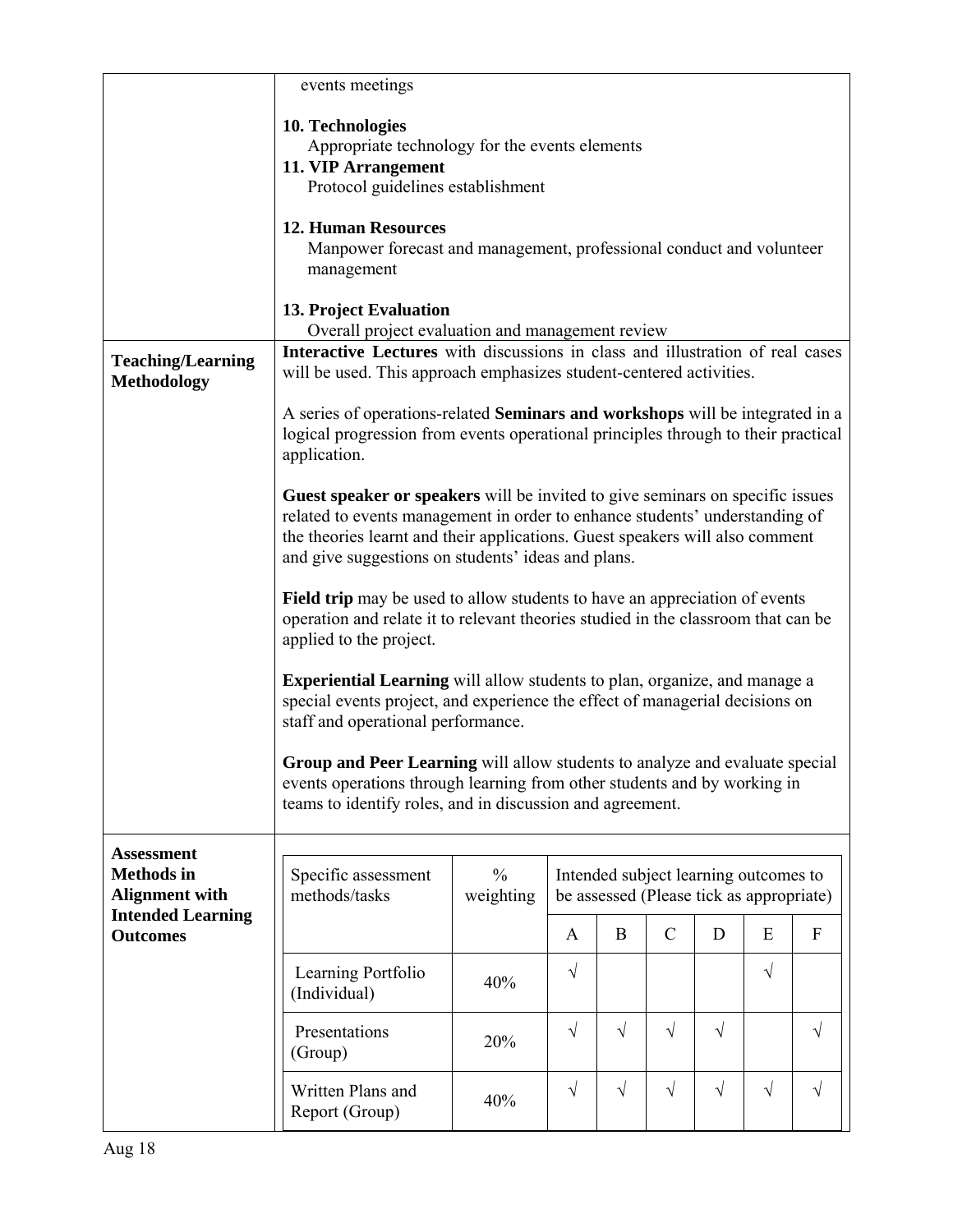|  | Total                                                                                                                                                                                                                                                                                                                                                                                                                                                                                                                                                                                                                                                                                                                                                                                                                                                                                                                                                                                                                                                                                                                                                                                                                                                           | 100 % |  |                                                                                                                                                                                                                                                 |  |
|--|-----------------------------------------------------------------------------------------------------------------------------------------------------------------------------------------------------------------------------------------------------------------------------------------------------------------------------------------------------------------------------------------------------------------------------------------------------------------------------------------------------------------------------------------------------------------------------------------------------------------------------------------------------------------------------------------------------------------------------------------------------------------------------------------------------------------------------------------------------------------------------------------------------------------------------------------------------------------------------------------------------------------------------------------------------------------------------------------------------------------------------------------------------------------------------------------------------------------------------------------------------------------|-------|--|-------------------------------------------------------------------------------------------------------------------------------------------------------------------------------------------------------------------------------------------------|--|
|  | Explanation of the appropriateness of the assessment methods in assessing the<br>intended learning outcomes:                                                                                                                                                                                                                                                                                                                                                                                                                                                                                                                                                                                                                                                                                                                                                                                                                                                                                                                                                                                                                                                                                                                                                    |       |  |                                                                                                                                                                                                                                                 |  |
|  | Learning Portfolio: To assess students' ability to identify problems throughout<br>the real live practicum, search out alternatives and selection of suitable<br>solutions to the problems during the operations planning and processes. Marks<br>will be given based on performance in the following areas:<br>Organizing of work and team cooperation,<br>$\Box$<br>Applied knowledge and skills in leadership and management in the<br>$\Box$<br>operations,<br>Efficiency and efficacy in fully utilizing existing and potential<br>$\Box$<br>resources,<br>Creativity and innovation in special events management,<br>$\Box$<br>Negotiation and communication during the practicum.<br>$\Box$<br>Student is required to use a learning portfolio to document the process of<br>learning and practicum throughout the project.<br>Presentations: The presentations validate their understanding and demonstrate<br>their presentation skills and enhance their teamwork and cooperation in<br>completing a project. Peers from other teams will evaluate their presentation,<br>communication and intellectual skills. Students' abilities and professional<br>skills as an events manager will be further refined through the practice of<br>presentation. |       |  |                                                                                                                                                                                                                                                 |  |
|  |                                                                                                                                                                                                                                                                                                                                                                                                                                                                                                                                                                                                                                                                                                                                                                                                                                                                                                                                                                                                                                                                                                                                                                                                                                                                 |       |  |                                                                                                                                                                                                                                                 |  |
|  |                                                                                                                                                                                                                                                                                                                                                                                                                                                                                                                                                                                                                                                                                                                                                                                                                                                                                                                                                                                                                                                                                                                                                                                                                                                                 |       |  |                                                                                                                                                                                                                                                 |  |
|  | organize the resources as well as the skills in presenting their ideas by<br>submission of written plans and proposal presentations, students would be<br>management, logistics management, customer care skills, salesmanship and<br>To assess students' on their analysis and evaluation skills in the business<br>project according to their teamwork in planning, finance, programming, and<br>promotion. Evidences of their analysis and evaluation skills shall be in the<br>form of a written report and a group presentation.                                                                                                                                                                                                                                                                                                                                                                                                                                                                                                                                                                                                                                                                                                                           |       |  | Written Plans and Report: To assess students' ability to research materials and<br>assessed on their knowledge and understanding of project management, time<br>selecting the appropriate systems and strategies for types of events operation. |  |
|  | Lecture                                                                                                                                                                                                                                                                                                                                                                                                                                                                                                                                                                                                                                                                                                                                                                                                                                                                                                                                                                                                                                                                                                                                                                                                                                                         |       |  | 14 Hrs.                                                                                                                                                                                                                                         |  |
|  | Seminar/Workshop<br>٠                                                                                                                                                                                                                                                                                                                                                                                                                                                                                                                                                                                                                                                                                                                                                                                                                                                                                                                                                                                                                                                                                                                                                                                                                                           |       |  | 24 Hrs.                                                                                                                                                                                                                                         |  |
|  | <b>Experiential Learning</b>                                                                                                                                                                                                                                                                                                                                                                                                                                                                                                                                                                                                                                                                                                                                                                                                                                                                                                                                                                                                                                                                                                                                                                                                                                    |       |  | 70 Hrs.                                                                                                                                                                                                                                         |  |
|  | Other student study effort:                                                                                                                                                                                                                                                                                                                                                                                                                                                                                                                                                                                                                                                                                                                                                                                                                                                                                                                                                                                                                                                                                                                                                                                                                                     |       |  |                                                                                                                                                                                                                                                 |  |
|  | <b>Client Visits</b>                                                                                                                                                                                                                                                                                                                                                                                                                                                                                                                                                                                                                                                                                                                                                                                                                                                                                                                                                                                                                                                                                                                                                                                                                                            |       |  | 4 Hrs.                                                                                                                                                                                                                                          |  |
|  | <b>Committee Meetings</b>                                                                                                                                                                                                                                                                                                                                                                                                                                                                                                                                                                                                                                                                                                                                                                                                                                                                                                                                                                                                                                                                                                                                                                                                                                       |       |  | 30 Hrs.                                                                                                                                                                                                                                         |  |
|  | Report and Assignment                                                                                                                                                                                                                                                                                                                                                                                                                                                                                                                                                                                                                                                                                                                                                                                                                                                                                                                                                                                                                                                                                                                                                                                                                                           |       |  | 10 Hrs.                                                                                                                                                                                                                                         |  |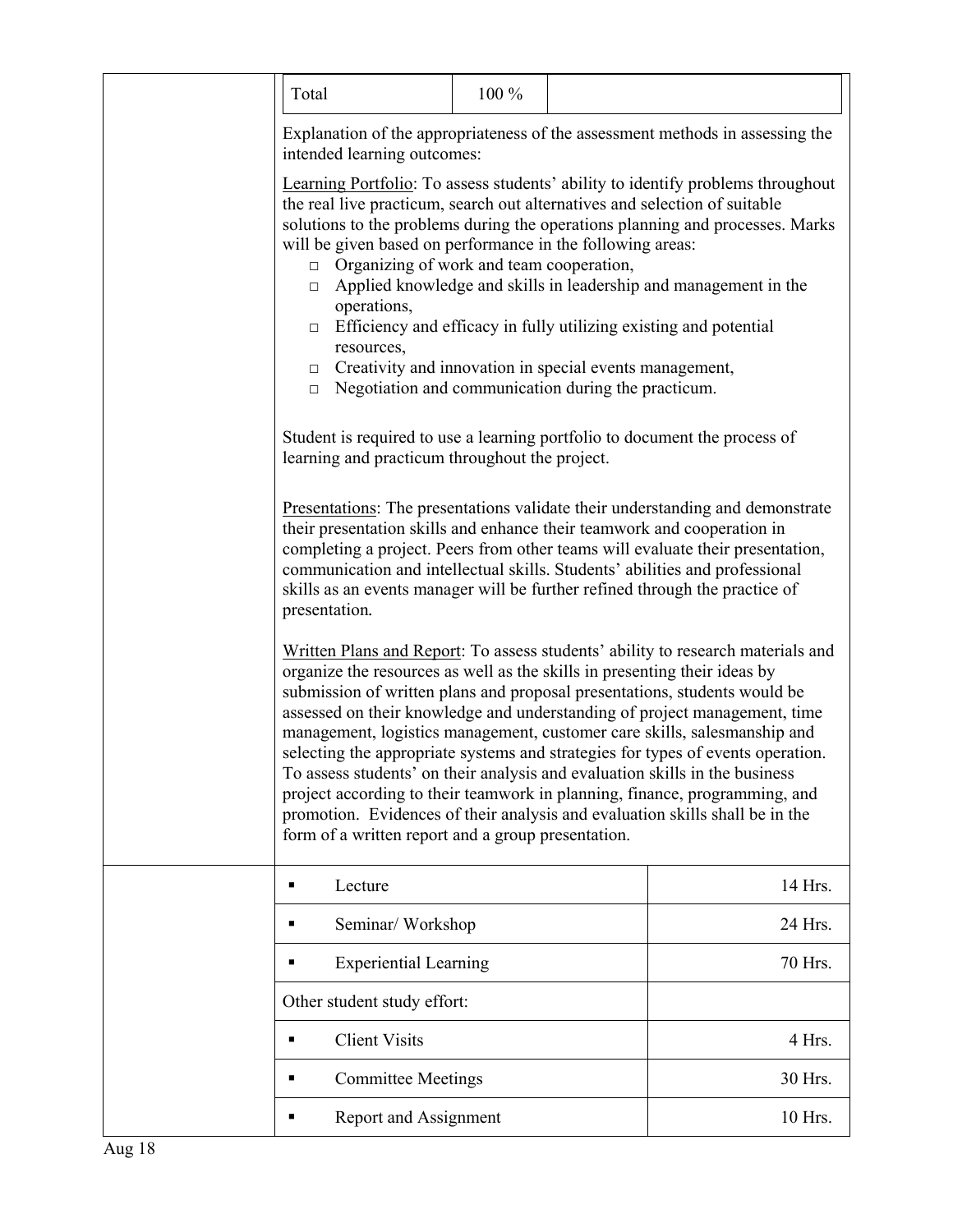|                                              | Total student study effort                                                                                                                                                                                                                                                                                                                                                   | 152 Hrs. |  |  |
|----------------------------------------------|------------------------------------------------------------------------------------------------------------------------------------------------------------------------------------------------------------------------------------------------------------------------------------------------------------------------------------------------------------------------------|----------|--|--|
| <b>Reading List and</b><br><b>References</b> | <b>SUGGESTED READINGS</b>                                                                                                                                                                                                                                                                                                                                                    |          |  |  |
|                                              | Davidson, R. (2003). Business Travel. Pearson Education, London.                                                                                                                                                                                                                                                                                                             |          |  |  |
|                                              | Lawson, F. (2000). Congress, convention and exhibition facilities:<br>Planning, design and management, London: Architectural Press.                                                                                                                                                                                                                                          |          |  |  |
|                                              | McCabe, V. et al. (2000). The business and management of<br>conventions. Milton, Qld., Wiley & Sons.<br>PCMA (2006). Professional Meeting Management: Comprehensive<br>Strategies for Meetings, Conventions and Events $5th Ed$ , Iowa:<br>Kendall/Hunt<br>Rogers, Tony (2008). Conferences and Conventions: A Global Industry<br>2 <sup>nd</sup> Ed., Oxford: Elsevier Ltd. |          |  |  |
|                                              |                                                                                                                                                                                                                                                                                                                                                                              |          |  |  |
|                                              |                                                                                                                                                                                                                                                                                                                                                                              |          |  |  |
|                                              | Berridge, Graham (2007). Events Design and Experience, Oxford:<br>Butterworth-Heinemann                                                                                                                                                                                                                                                                                      |          |  |  |
|                                              | Tum, J., Norton, P., and Wright, J. N. (2006). Management of Events<br>Operations, Oxford: Butterworth-Heinemann                                                                                                                                                                                                                                                             |          |  |  |
|                                              | <b>General Texts on Events and Meetings Management</b>                                                                                                                                                                                                                                                                                                                       |          |  |  |
|                                              | Bowdin, G. et al (2006). Events Management 2 <sup>nd</sup> Ed., Oxford:<br>Butterworth-Heinemann                                                                                                                                                                                                                                                                             |          |  |  |
|                                              | Fenich, George G. (2008). Meetings, Expositions, Events, Conventions:<br>An Introduction to the Industry 2 <sup>nd</sup> Ed., New Jersey: Pearson<br><b>International Education</b>                                                                                                                                                                                          |          |  |  |
|                                              | Getz, D. (2006). Events Management and Events Tourism 2 <sup>nd</sup> Ed., New<br>York: Cognizant Communication Corp.                                                                                                                                                                                                                                                        |          |  |  |
|                                              | Jones, J. E. (1984). Meeting Management: A Professional Approach.<br>2nd ed. Stamford, CT: Bayard Publications.                                                                                                                                                                                                                                                              |          |  |  |
|                                              | Price, C. H. (1999). The Complete Guide to Professional Meeting and<br>Events Coordination. Washington, D.C.: George Washington<br>University                                                                                                                                                                                                                                |          |  |  |
|                                              | Bonn, Mark A., and Jane N. Boyd. (1992). A multivariate analysis of<br>corporate meeting planner perceptions of Caribbean destinations.<br>Journal of Travel & Tourism Marketing, 1 (3):1-23.                                                                                                                                                                                |          |  |  |
|                                              | Chacko, H.E., and G.G. Fenich. 2000. Determining the importance of<br>US convention destination attributes. Journal of Vacation Marketing 6                                                                                                                                                                                                                                  |          |  |  |